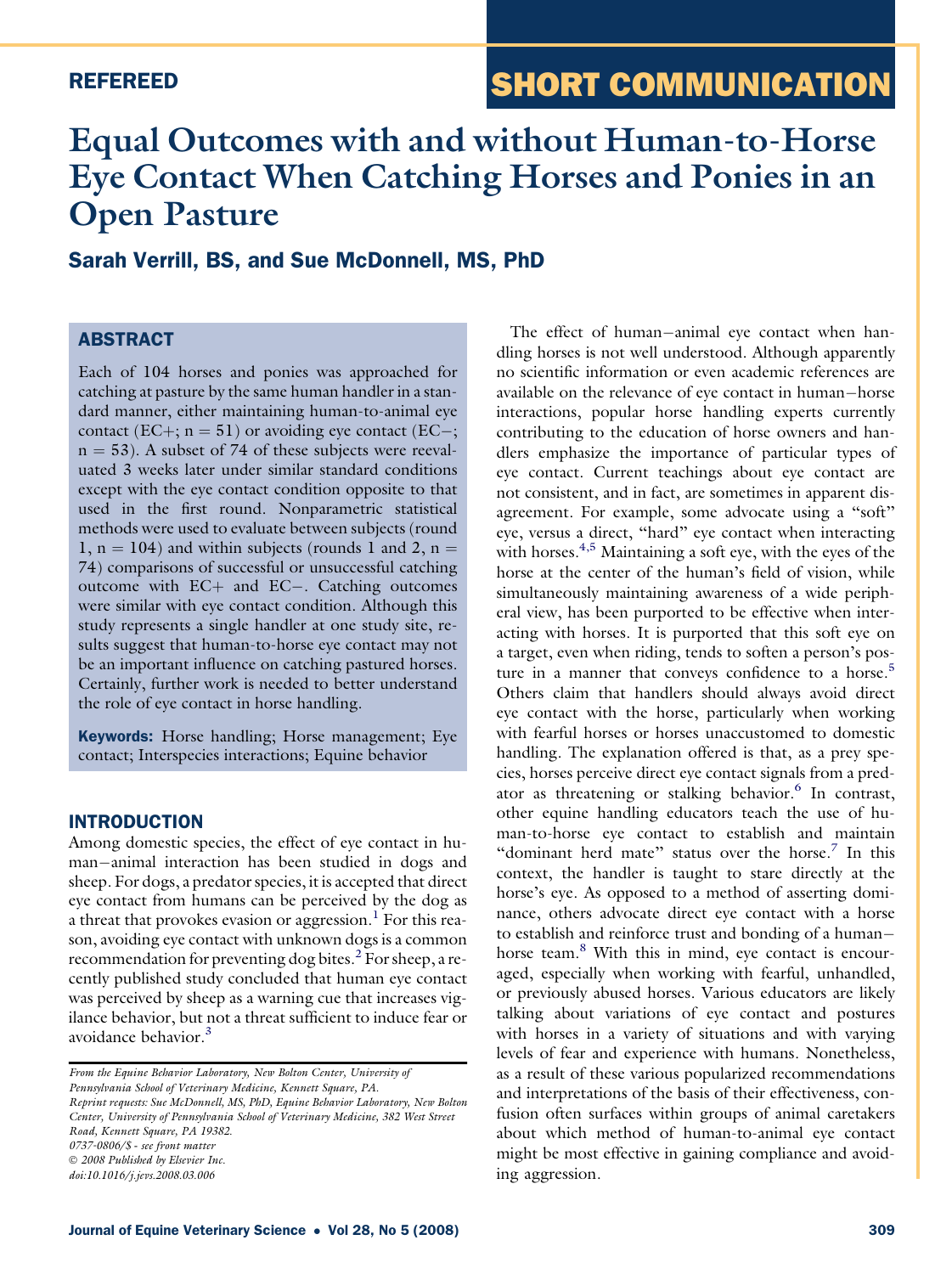In this study, we compared the outcome of attempts to catch domestic and semi-feral horses and ponies in open pastures while either maintaining or avoiding eye contact with the animal. This is one of the common horse management situations in which students and horse owners have raised questions concerning which eye contact condition is most effective. Based on the authors' experience, we had no directional hypothesis. Based on the limited published results in dogs and sheep, a reasonable hypothesis was that eye contact may reduce successful outcomes in this model.

# MATERIALS AND METHODS

#### General Design

Each of 104 horses and ponies was approached for catching at pasture by a human handler in a standard manner. Each animal was randomly assigned to be approached either with human-to-animal eye contact ( $EC+$ ; n = 51) or without eye contact (EC $-$ ; n = 53). A subset of 74 of these animals were reevaluated 3 weeks later under similar conditions except with the eye contact condition opposite to that used in the first round. Nonparametric statistical methods were used to evaluate between subjects (round  $1, n = 104$ ) and within subjects (rounds 1 and 2,  $n = 74$ ) comparisons of successful or unsuccessful outcomes with EC+ and EC–.

#### **Subjects**

The subjects included 104 horses and ponies owned by The University of Pennsylvania School of Veterinary Medicine and kept at New Bolton Center in Chester County, Pennsylvania. Seventy-four of these subjects were semiferal Shetland-type ponies that are kept continuously in a pastured herd for study of reproductive behavior and endocrinology of horses living under natural social and environmental conditions. At the time of this study, the herd included 37 colts and stallions (intact males) and 37 fillies and mares, ranging in age from 2 months to 18 years. The herd has been in existence since 1994, and all but two of the animals in the herd at the time of this study had been born into the herd. Animals born into the herd receive one 30-minute session of positive reinforcement-based acclimation to human handling within the first 2 months of age, and then are handled minimally for research sampling only thereafter.

The remaining 30 subjects comprised 22 mares, five geldings, and three stallions kept for reproduction and behavior teaching and research purposes at the same facility. They ranged in age from 2 months to 18 years and had been resident at the same facility for periods ranging from 2 months to over 15 years. These horses and ponies were kept in pasture groups (all mares or all geldings) or alone (stallions) with run-in shelters. Breeds represented included Shetland, Welsh, and Connemara ponies,

Standardbred, Thoroughbred, Quarter Horse cross, Trakehner, and Oldenburg horses. Most of these subjects had had domestic training as race, show, or pleasure horses before donation to the University. Schedules and types of human contact varied among the teaching animals. In addition to routine health care, most were handled daily to weekly for noninvasive teaching of veterinary examination procedures or for reproductive physiology and behavior research procedures. Some were approached at pasture two to three times monthly for jugular blood sampling for screening as potential blood donors for hospitalized patients. Not all were consistently approachable in open pasture by students or staff without grain enticement or confinement in smaller catch pens.

#### Procedure

This study was conducted in two rounds, one during a 2-week period from June to July, and another during a 1-week period in August 2007. In round 1, each of the 104 horses and ponies was randomly assigned to either  $EC+$  $(n = 53)$  or EC $- (n = 51)$ . To enable within-subjects comparisons, the 74 semi-feral ponies were retested (round 2), each with the eye contact condition opposite to that of round 1.

The approaches and catching were done with the animals in their home pasture and social group. The standard procedure was to approach the subject in a relaxed walk to approximately 5 meters, carrying only a 6-foot-long cotton lead shank (folded into 12-inch lengths held in the right hand). From that staging distance, for the  $EC+$  condition, the handler established and maintained hard eye contact (focused directly on the face and eyes) with the subject while proceeding at a relaxed walk toward the subject's shoulder trying to maintain approximately a  $45^{\circ}$  angle from its face. Once the handler reached the shoulder, the lead shank was clipped to the chinstrap ring of the subject's halter (teaching animals already wearing halters) or looped around the neck to establish control (semi-feral ponies without halters). For EC- subjects, the approach was the same, except that the handler's face and gaze were deliberately diverted downward and toward the subject's body, trying to avoid focus on the head. The approach was recorded as successful when relaxed control was established and maintained for 5 seconds, after which the lead shank was removed and the handler walked away. If an attempt was unsuccessful, typically because the subject moved out of reach as the handler neared its shoulder, the handler returned to a 5-meter staging distance and repeated the procedure. If not successful after 3 attempts, the approach was recorded as unsuccessful.

All approaches were conducted by a single horse handler. This individual was a 22-year-old female pre-veterinary student, moderately experienced with management of pleasure horses, including catching horses at pasture. She had little or no previous contact with the subjects of this study.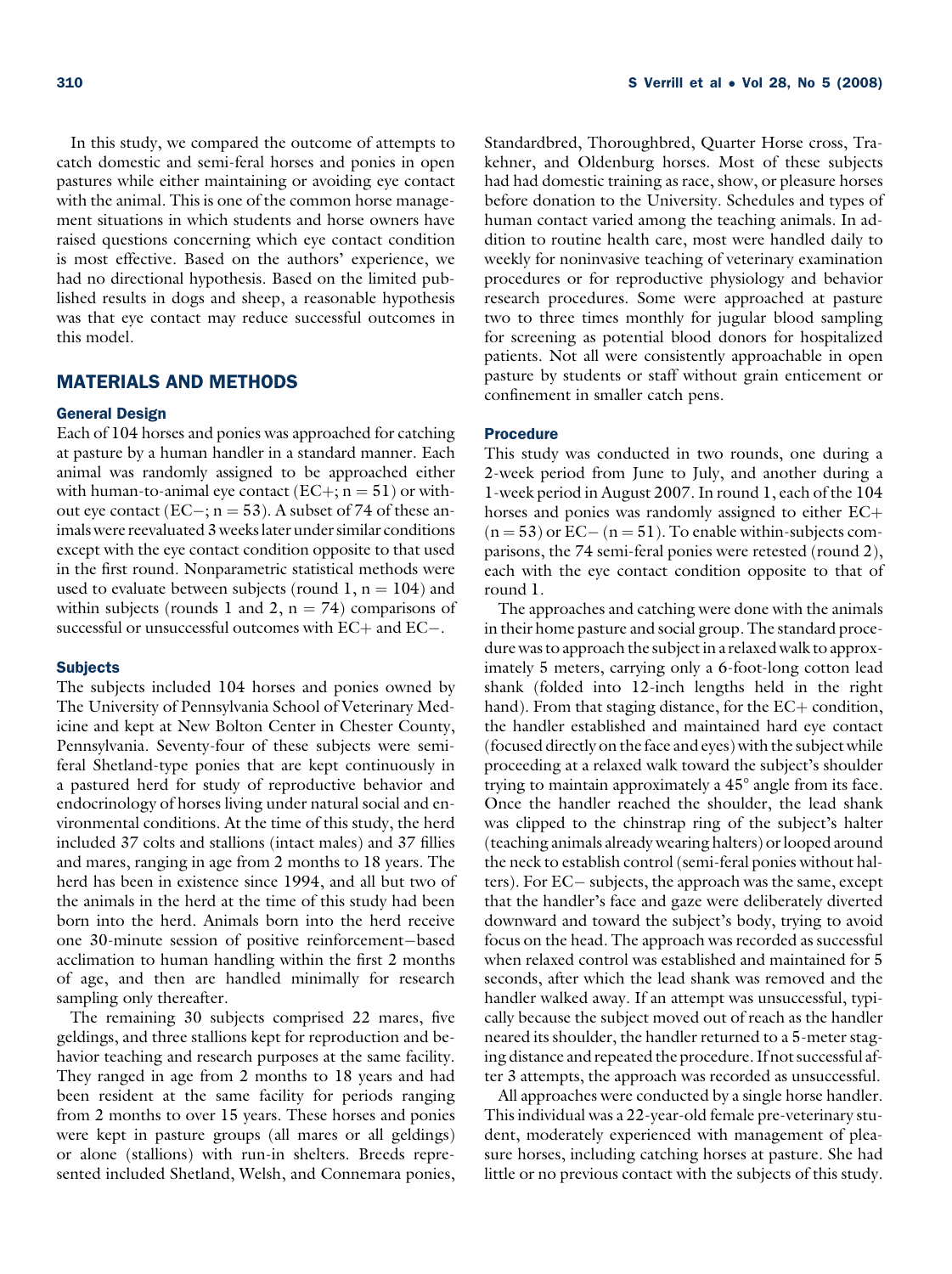Except for one, all successful approaches were made on the first attempt. For one 2-year-old filly, approach was successful on the second attempt. The estimated duration of each interaction beginning with the first staging at 5 meters and ending with release of the lead shank or third failure, was recorded in 0.5-minute increments. It ranged from 0.5 minute, typical for those with success on the first approach, to up to 3 minutes for the unsuccessful attempts.

#### Data Analysis

Round 1 outcomes for  $EC+$  and  $EC-$  were compared using Pearson's chi-squared test. To evaluate outcomes within subjects for the ponies retested in round 2, a sign test was used to evaluate the probability that reversed outcomes were attributable to eye contact condition. Pearson's chi-squared and independent  $t$  test procedures were used to evaluate sex and age effects. Probability levels of less than .05 were considered statistically significant.

# RESULTS

#### Round 1

For Round 1, 36 of 51 EC– approaches were successful, whereas 15 were unsuccessful. Thirty-five of the 53 EC+ approaches were successful, whereas 18 were unsuccessful. These proportions are not significantly different (chi squared  $= 0.25, P = .62$ ).

Considering the semi-feral herd only, and the 38 males and 36 females separately, 13 of 20 EC- approaches to males were successful whereas seven were unsuccessful. Ten of 18 EC+ approaches to males were successful and eight were unsuccessful. These proportions are not significantly different (chi-squared  $= 0.35, P = .55$ ). For the 36 females, 10 of 18 EC- approaches were successful and eight unsuccessful. Nine of the  $18$  EC+ approaches were successful, and nine were unsuccessful. Again, these proportions are not significantly different (chi-squared  $=$  $0.11, P = .74$ .

# Round 2

For 67 of the 74 semi-feral subjects that were retested in round 2 using the opposite eye contact condition, the outcome was the same as in round 1. For 38 of the 67, approach was consistently successful, and for the remaining 29 approach was consistently unsuccessful. For the 7 of 74 subjects with discrepant results with opposite eye contact conditions, four were successful with  $EC+$  and unsuccessful with  $EC-$ , and three were unsuccessful with  $EC+$ and successful with EC– (sign test,  $P = 1.0$ ).

Of the 38 with consistent success, 20 were male, and 18 were female. Of the 29 that were consistently unsuccessful, 13 were male and 16 were female. Of the seven with discrepant results, four were male and three were female. None of these differences is significant (chi-squared,

 $P > .10$ ). Considering only the 22 mature males ( $\geq 2$  years of age), 17 were consistently successful, four were consistently unsuccessful, and one had discrepant results with eye contact conditions (EC- unsuccessful in round 1 and  $EC$  successful in round 2). Similarly, considering only the seven harem stallions, all had consistent outcomes; six were successfully approached in both eye contact conditions, and the remaining one was unsuccessfully approached for both eye contact conditions.

The mean age of the 38 ponies with consistently successful approach was  $4.3$  years (SE = 0.69) compared with 2.0 years  $(SE = 0.52)$  for the 29 ponies for which approach was consistently unsuccessful. The difference is highly significant (independent t test, 65.5 df unequal variances,  $P = .01$ ).

# DISCUSSION AND CONCLUSION

In this single study using one handler and evaluating one handling scenario, there was clearly no difference in outcome when maintaining or avoiding human-animal eye contact when attempting to catch horses and ponies in an open pasture. Further work with a variety of human handlers and common horse handling scenarios would be required to make strong conclusions about the role of eye contact in human-horse interactions, whether in this scenario, other handling scenarios, or in general. However, these results do not support the anecdotal hypothesis that human-to-animal eye contact is an important influence in human-horse interactions. Although various horsemanship educators argue for or against direct eye contact in a variety of handling situations, to our knowledge, this is the first systematic study to address this subject.

It is the authors' impression that popular horsemanship educators typically put special importance on the issue of eye contact when speaking about approaching or handling stallions, which tend to offer a greater challenge in terms of avoidance and aggressive behavior than do females or geldings. This handling emphasis is often substantiated by referencing natural social communication among stallions. Popular educators cite the role of eye contact in establishing and communicating inter-male dominance among harem and bachelor stallions, as well as in the special role of harem stallions in the vigilant guarding of their family band and the entire herd from predators. However, when data for the semi-feral males and females, including harem stallions, in this study were analyzed separately, human horse eye contact condition still made no difference in successful or unsuccessful outcome.

The question of the importance of human-animal eye contact is often raised in regard to horses that are fearful of humans, for example previously unhandled (wild or semi-feral) or ill-handled and abused domestic horses. Our semi-feral ponies are a good model for a relatively